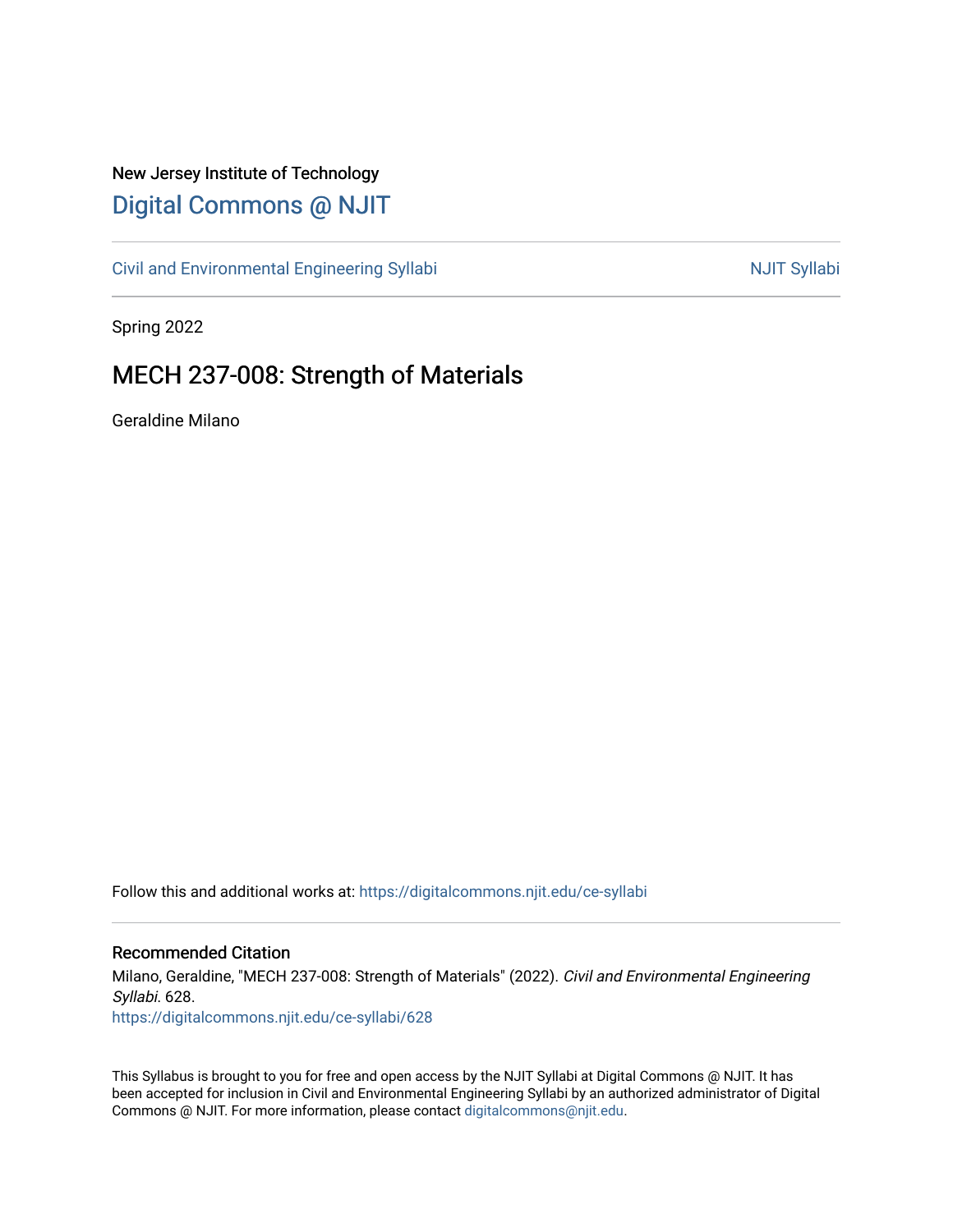

| Texts: |                                                                           | 1. Beer, Johnson, DeWolf and Mazurek, Mechanics of Materials, Eighth Edition,   |
|--------|---------------------------------------------------------------------------|---------------------------------------------------------------------------------|
|        |                                                                           | McGraw-Hill, ISBN 978-1-260-11327-3                                             |
|        |                                                                           | 2. Hsu, C.T. Thomas, Strength of Materials Laboratory Manual, (PDF to be posted |
|        |                                                                           | on the Canvas site).                                                            |
|        | 3. NCEES, Fundamentals of Engineering Supplied-Reference Handbook, Eighth |                                                                                 |
|        |                                                                           | (or you can reproduce pages from:<br>Edition, 2nd. revision                     |

http://www.ncees.org/exams/study materials/fe\_handbook/ ) **Lecture:** (outline on p.3) **MECH 237-006 and -008, Hybrid,** Tuesdays, 11:30-2:20, Weston Lect. #2 **MECH 237-102 and -104, Hybrid**, Tuesdays, 6:00-8:50 p.m., FMH-408  **Prof. Milano, P.E., 239-Colton Hall, 973-596-5830[, milano@njit.edu](mailto:milano@njit.edu)** Office hours to be announced. Webex sessions available if requested 24 hr. in advance **Lab:** (see lab schedule on p.4) **MECH 237-006**, Tues., 10:00-11:00 a.m.. / -**008**, Tues., 2:30-3:30 p.m., Colton-423 **MECH 237-102**, Tues., 5-6 p.m. / -104, Tues., 4-5 p.m., Colton-423  **Yan Zhang, PhD Candidate, yz24@njit.edu** Tutoring available via WebEx. Please make your request for a meeting at least 24 hours in advance. Other tutoring in 423-Colton Hall. **Tutoring:** Colton Hall  **Pamela Braykaa, PdD Candidate, [peb4@njit.edu](mailto:peb4@njit.edu)**  Rm. 423 or Tutoring Schedule to be posted on Canvas. Homework is good practice. Homework graded by Teaching Assistant:

Remote Lab Instructors also available for help with course material and lab questions.

*Prerequisite: Mech235, Math 112, or equivalents, and a working knowledge of Statics with emphasis on force equilibrium and free body diagrams. Provides an understanding of the kinds of stress and deformation and how to determine them in a wide range of simple, practical structural problems, and an understanding of the mechanical behavior of materials under various load conditions. Lab should be taken concurrently.*

**All students must have proper prerequisites for Mech 237, Strength of Materials; Mech 235 Statics and Math 112 Calculus II. Students without these prerequisites will be dropped from the course.** 

**Students must earn a grade of C or better in this course to register for CE332, CE341 or CE431.**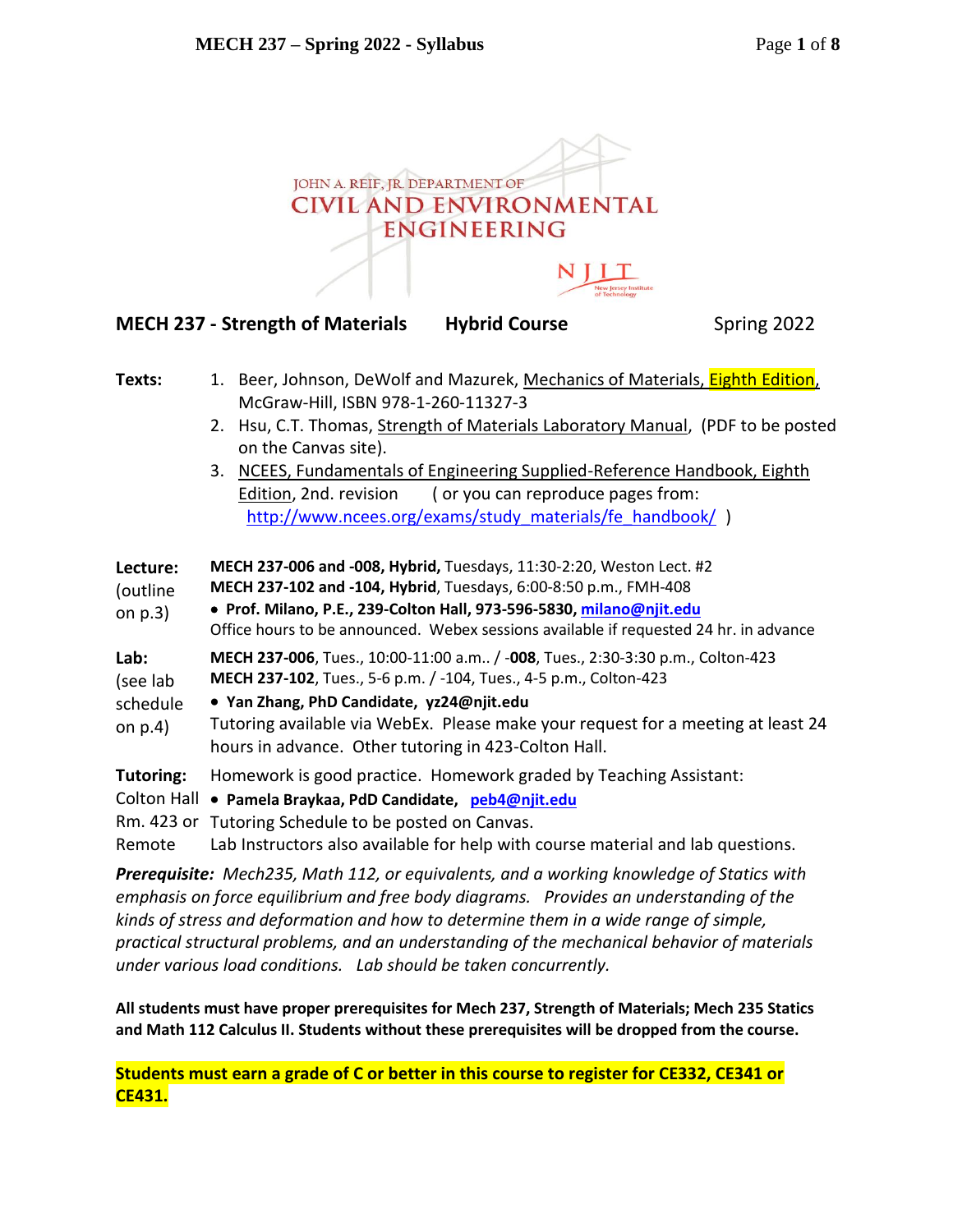# **Course Policies:**

- Attendance is mandatory whether face-to-face or remote learning.
- " There will be NO need for electronic devices during class time. Turn OFF your cell phone and put it away. Put away your laptop, tablet, or any other electronic device.
- **Bring your textbook to each class meeting or pages from the relevant chapter.**
- Take notes and pay attention. Ask questions.
- Be prepared to participate with class problem solving. Bring your calculator for class participation.

## **Quizzes, Exams and Grading Policies:**

- Attendance at exams is mandatory. There will be NO make-up quizzes or exams unless there is documentation provided to the Dean of Students Office to validate your absence. Such circumstances may include sickness documented by a doctor or Health Service; a receipt from your mechanic for car failure; etc.
- **Instructors have the discretion to administer exams and/or quizzes announced in class. Exams and** quizzes will comprise 50% of your grade.
- There will be a Final Exam in week 15 during Finals Week. This will be 25% of your grade.
- Quizzes / exams must have Free-Body-Diagrams. ALL work must be shown for full credit.
- We do NOT drop the lowest grade.
- We do NOT curve the grades.
- **The Step is absolute a step is a passing grade in both the lab and the lecture to pass the course. Failure of either** requires repeating both lecture and lab. In other words, failing the lab or the lecture means failing the course, so, do all of your work, please.

### **Homework Policies:**

- Follow the syllabus and do the homework problems suggested. Quiz problems may be taken from the homework problems or be very similar to the homework or those Sample Problems in the textbook. Same for exam problems.
- Do your homework. Have it ready each week. Your instructor has the discretion to modify assignments and collection policy. Homework will be uploaded to the Canvas website.
- NO late homework will be accepted. NO credit for homework copied from another source.
- All homework MUST include a Free-Body-Diagram. All work must be shown for full credit.
- For more information on the format for homework and the type of paper, read the information following the course outlines.

### **See pages 5 and 6 for more details.**

*"Academic integrity is the cornerstone of higher education and is central to the ideals of this course and the university. Cheating is strictly prohibited and devalues the degree that you are working on. As a member of the NJIT community, it is your responsibility to protect your educational investment by knowing and following the academic code of integrity policy that is found at: <http://www5.njit.edu/policies/sites/policies/files/academic-integrity-code.pdf>*

*Please note that it is my professional obligation and responsibility to report any academic misconduct to the Dean of Students Office. Any student found in violation of the code by cheating, plagiarizing or using any online software inappropriately will result in disciplinary action. This may include a failing grade of F, and/or suspension or dismissal from the university. If you have any questions about the code of Academic Integrity, please contact the Dean of Students Office a[t dos@njit.edu](mailto:dos@njit.edu) "*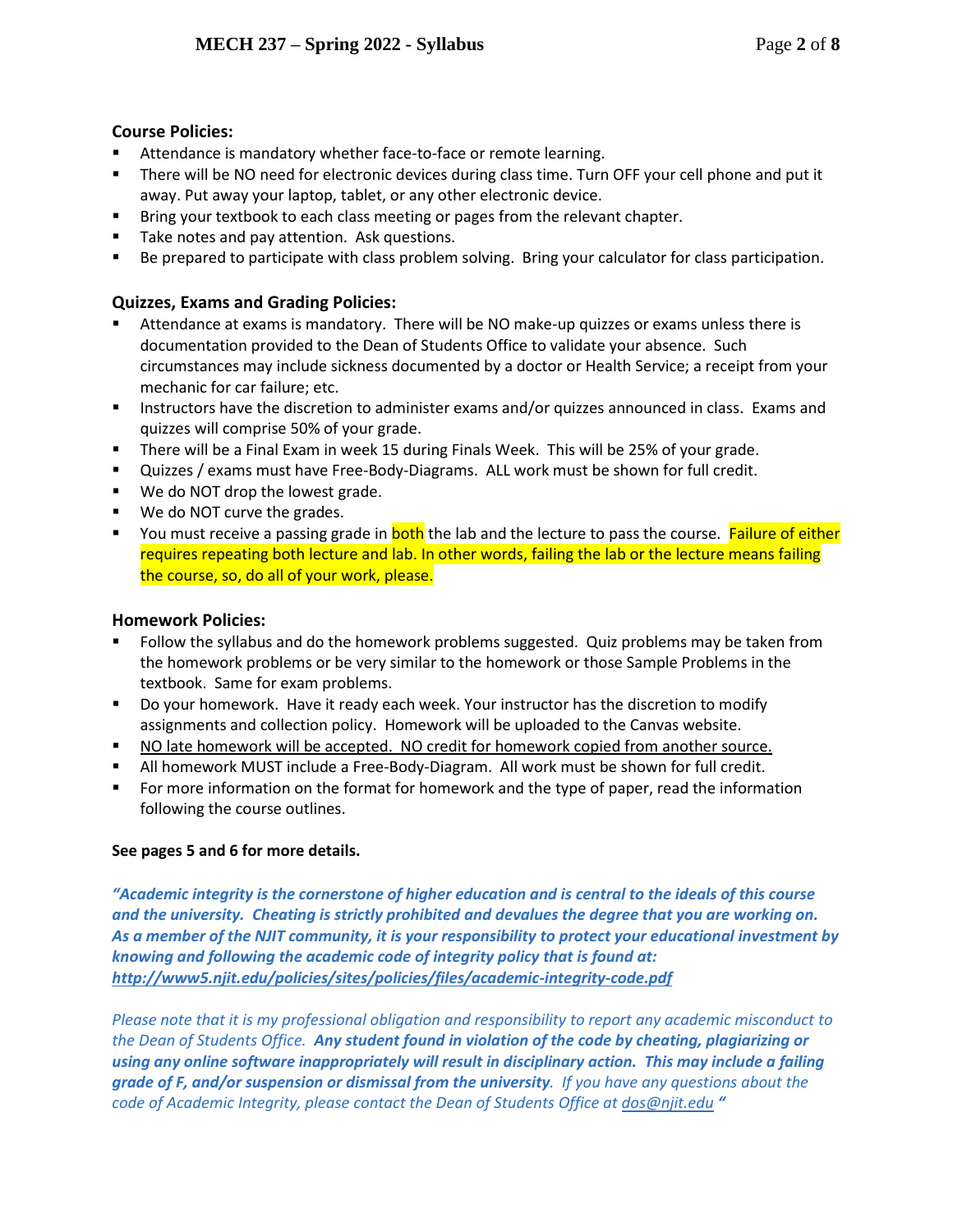# **NJIT classes begin on Tuesday, January 18 and end on Tuesday, April 26, 2022.**

Spring recess is March 13 – March 20. No classes. Legend: ONL = online, F2F = in class

| <b>WEEK</b> | <b>TOPICS</b>                            | <b>ARTICLES</b> | <b>Homework Problems</b>           |
|-------------|------------------------------------------|-----------------|------------------------------------|
| 1-ONL       | Concept of Stress and Strain             | p. 1-26         | 1.3, 1.8, 1.10, 1.12, 1.25         |
| Ch.1        | with a Review of Statics                 |                 |                                    |
| 2-ONL       |                                          |                 |                                    |
| Ch.1        | Concept of Stresses, continued           | p. 27-47        | 1.31, 1.40, 1.54, 1.67             |
| Ch. 2       | <b>Stress and Strain - Axial Loading</b> | p. 57-79        | 2.2, 2.6, 2.17, 2.23               |
| $3-F2F$     | Composites, Temperature Change, and      | p. 80-95        | 2.38, 2.39, 2.47, 2.58             |
| Ch. 2       | Poisson's Ratio                          | p. 96-116       | 2.61, 2.64                         |
| 4-ONL       | Torsion                                  | p. 148-167      | 3.3, 3.4, 3.6, 3.10, 3.17          |
| Ch.3        | <b>Torsional Stresses in Shafts</b>      |                 |                                    |
| 5-ONL       | Torsion, Transmission Shafts and Gear    | p. 168-193      | 3.21, 3.26, 3.42, 3.48, 3.64       |
| Ch.3        | Trains, Horsepower                       |                 |                                    |
| $6-F2F$     | Pure Bending                             | p. 237-258      | 4.1, 4.2, 4.3, 4.10, 4.16          |
| Ch.4        | Exam 1                                   |                 |                                    |
| 7-ONL       | Analysis and Design of Beams for         | p. 347-361      | Draw the V & M diagrams:           |
| Ch.5        | Bending: Shear and Moment Diagrams       |                 | 5.9, 5.10, 5.12, 5.15,, 5.16, 5.19 |
| 8-ONL       | Section 5.2 Develop Equations            | p. 362-370      | Write the equations for these:     |
| Ch.5        |                                          | p. 373-381      | 5.42, 5.43, 5.46, 5.47             |
|             |                                          |                 |                                    |
| $9-F2F$     | Section 5.3 Design / Select the Beam     | p. 408-410      | Design / select the beam for:      |
|             | Exam 2                                   |                 | 5.67, 5.70, 5.75, 5.76             |
| 10-ONL      | Shearing Stresses: Beams and Thin-       | p. 417-426      | Solve by equations:                |
| Ch.6        | Walled Members (please read)             |                 | 7.3, 7.4, 7.7 & 11, 7.15           |
| Ch.7        | <b>Transformations of Plane Stress</b>   | p. 477-491      |                                    |
| 11-F2F      | Mohr's Circle for Plane Stress           | p. 492-502      | Draw Mohr's Circle:                |
| Ch. 7       |                                          |                 | 7.32, 7.33, 7.37, 7.50             |
|             | Plane Strain, Strain Rosettes            | p. 538-550      | 7.128 & 132, 7.147, 7.148          |
| 12-ONL      | Deflection of Beams,                     | p. 599-622      | 9.10, 9.13, 9.16                   |
| Ch.9        | <b>Integration Method</b>                |                 |                                    |
| 13-F2F      | Deflection of Beams,                     | p. 635-648      | 9.73, 9.78                         |
| Ch.9        | Superposition Method / Exam 3            |                 | refer to table in FE Handbook      |
| 14-ONL      | Column Buckling under Axial Load         | p. 691-708      | 10.10, 10.13, 10.19, 10.26         |
| Ch. 10      | (tentative)                              |                 |                                    |
| 15          | <b>FINAL EXAM - TBA</b>                  |                 | $\bullet$                          |

Students will be consulted for any substantial changes to the course outline. Changes will be discussed and announced in advance.

Prepared by Milano, 8/14, 1/15, 1/16, 1/17, 8/17, 1/18, 8/18, 1/19, 8/19, 8/20, 7/21, 1/22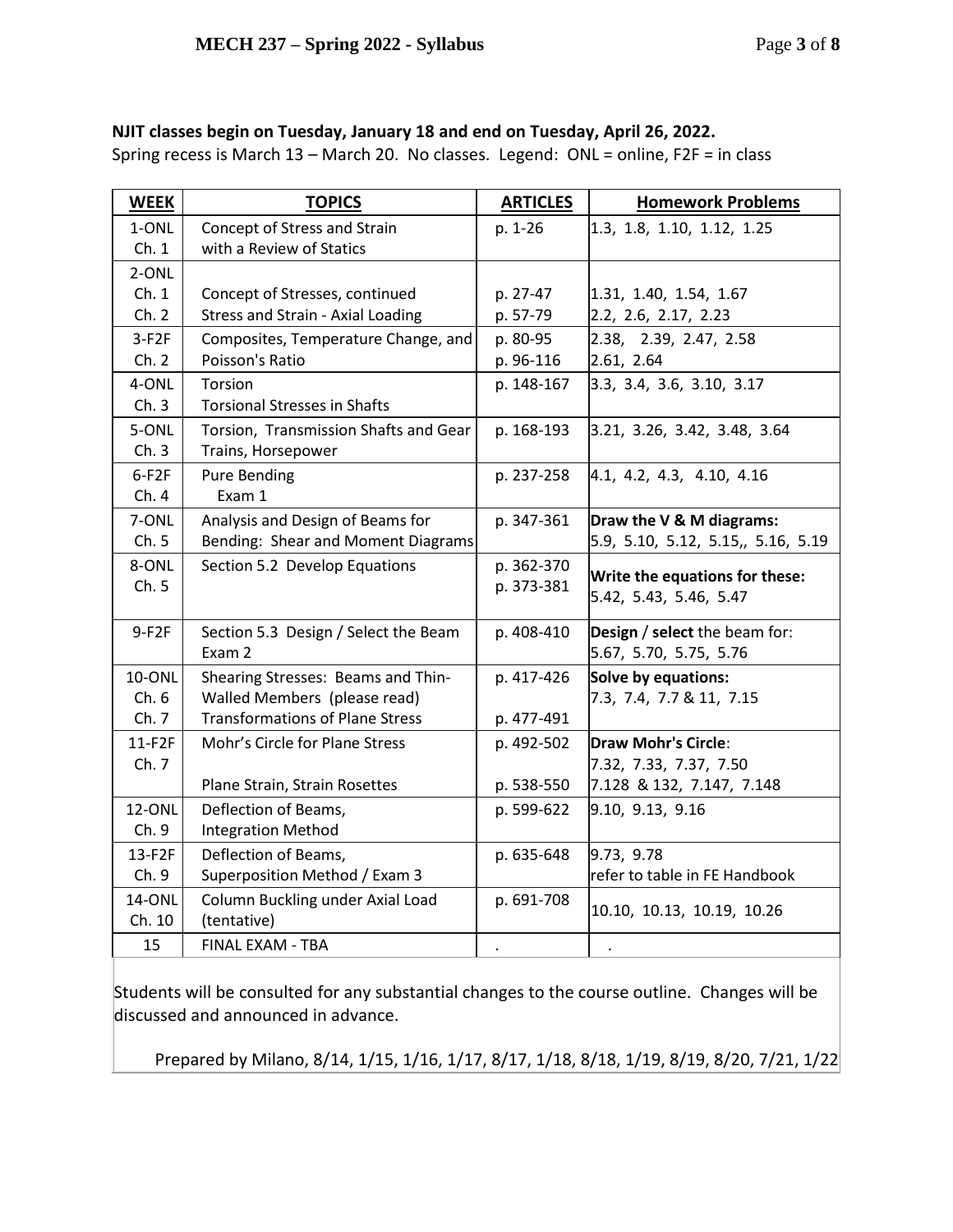NJIT classes begin on Tues., Jan. 18 and end on Tues., May 3, 2022.

**Laboratory Schedule: begins on Tues., Jan. 18 with an online session.**

**Legend: ONL = online class, F2F = in class**

**Lab Groups: Exchange contact information with your lab partners. Communicate frequently.**

| Lab              | <b>Lab Topic</b>                                                                                                       | <b>Due</b>               |
|------------------|------------------------------------------------------------------------------------------------------------------------|--------------------------|
| $1 - ONL$        | Introduction, Safety, Procedures for Lab, Instructions on how to                                                       | <b>READ about</b>        |
| Jan. 18          | prepare your Lab Reports, Grading Policies. Meet in 423-Colton                                                         | Reports in Lab<br>Manual |
| 2-ONL<br>Jan. 25 | Experiment 1: Pre-Lab Presentation, meet in 423-Colton<br>Tension Test of Metals, Automated Testing of Steel and other | Form your lab<br>groups. |
|                  | metal (refer to Ch. 1 and 2 in text)                                                                                   |                          |
| $3-F2F$          | Experiment 1: Experiment, 413-Colton Hall                                                                              | Formal report            |
| Feb. 1           | Tension Test of Metals, Automated Testing of Steel and other metal                                                     | due week 5               |
| 4-ONL            | Lab Instructor will provide assistance with Analysis of Data and using                                                 | $\ddot{\phantom{a}}$     |
| Feb. 8           | Spreadsheets for the Labs and how to prepare your Lab Report                                                           |                          |
| 5-ONL            | Experiment 2: Pre-Lab Presentation, meet in 423-Colton                                                                 |                          |
| Feb. 15          | Torsion Test of Metallic Materials (refer to Ch. 3 in text)                                                            |                          |
| $6-F2F$          | Experiment 2: Experiment, 413-Colton Hall                                                                              | Formal report            |
| Feb. 22          | <b>Torsion Test of Metallic Materials</b>                                                                              | due week 8               |
| 7-ONL            | Lab Instructor will provide guidance to complete lab reports and                                                       |                          |
| Mar. 1           | begin to study for the next experiment                                                                                 |                          |
| 8-ONL            | Experiment 3: Pre-Lab Presentation, meet in 423-Colton                                                                 | $\overline{a}$           |
| Mar. 8           | Stresses, Strains and Deflection of Steel Beams in Pure Bending (refer                                                 |                          |
|                  | to Ch. 4 and 5 in text)                                                                                                |                          |
| $9-F2F$          | Experiment 3: Experiment in 413-Colton Hall                                                                            | Informal report          |
| Mar. 22          | Stresses, Strains and Deflection of Steel Beams in Pure Bending                                                        | due week 11              |
| 10-ONL           | <b>Experiment 4: Pre-Lab Presentation in Media Gallery</b>                                                             |                          |
| Mar. 29          | Strain Measurements in Aluminum Beams using Strain Rosettes                                                            |                          |
|                  | (refer to Ch. 7 in textbook)                                                                                           |                          |
| 11-F2F           | Experiment 4: meet in 413-Colton Hall                                                                                  | Informal report          |
| Apr. 5           |                                                                                                                        | due week 13              |
| 12-ONL           | Experiment 5: Pre-Lab Presentation, meet in 423-Colton Hall                                                            |                          |
| Apr. 12          | Column Buckling. (Refer to Ch. 10 in textbook)                                                                         |                          |
| 13-F2F           | Experiment 5: Column Buckling, meet in 413-Colton.                                                                     | Analysis due             |
| Apr. 19          |                                                                                                                        | week 14                  |
| 14-ONL           | Review of Ch. 10 example problems / tutoring for final exam                                                            |                          |
| Apr. 26          |                                                                                                                        |                          |

The **Honor Code** will be upheld and any violations will be brought to the immediate attention of the Dean of Students. Remember to cite your references when writing your lab reports. Each person will contribute to and be responsible for each lab report submitted.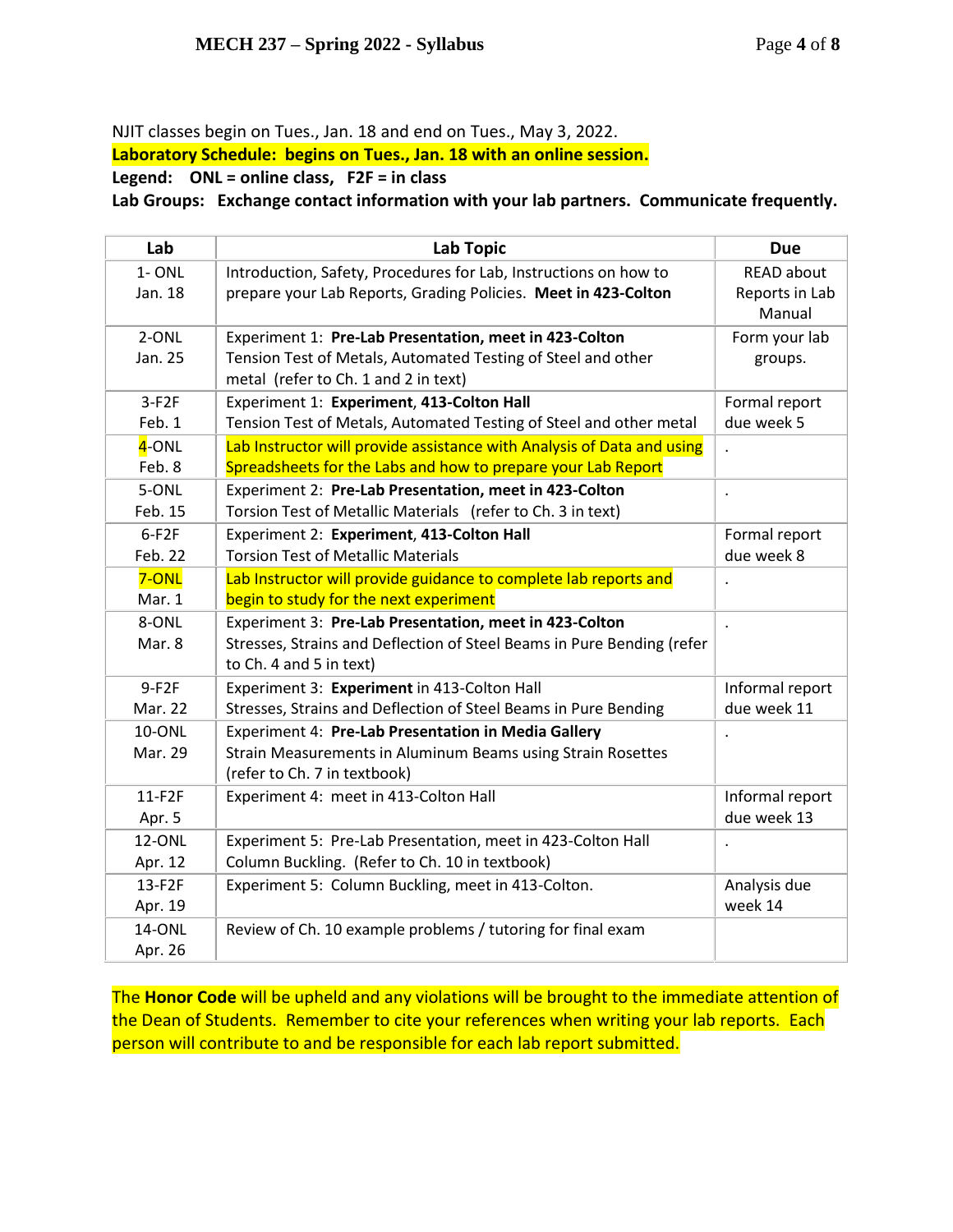## **Laboratory Safety**

Your safety and the safety of those around you are of prime importance. Eye goggles must be worn at all times. Efforts have been made to reduce the hazard in the lab as much as possible. If you should see anything that you consider to be a safety hazard, report this condition to your lab instructor. Take your experiments seriously. Forces into the thousands of pounds will be used throughout the course and if these forces are released in an uncontrolled manner, injuries are possible. Horseplay will not be tolerated and will constitute grounds for dismissal from the course.

### **Grading Policies for LAB**

Your lab grade will represent 15% of your course grade. You must receive a passing grade in both the lab and the lecture to pass the course. Failure of either requires repeating both lecture and lab. In other words, failing the lab or the lecture means failing the course, so, do all of your work, please. **Three unexcused absences will result in automatic failure of the lab and course.**

All reports should be word-processed. Graphs are to be computer generated. **CITE your resources. Any material is that "copy and pasted" without reference to your source will receive no credit.**

The results of the experiment are the results you must work with. Do not "cook" the results to produce the "expected" results. Draw your conclusions based on these results. If they are not as expected (you should have an idea of the expected results), account for the discrepancies.

Reports are graded on the presentation as well as results. The report should be organized in a logical format. Refer to the Report Writing module in Canvas. Results should be discussed intelligently, with good technical language. Be advised that your discussion and conclusions will count as 20% of the report. Discuss your actual values and compare them to published values. Do not simply present percent errors. State the property values. Refer back to the objectives and discuss how the objectives were met. Be specific. The lab manual can help with this.

Due dates for the lab reports are listed on the syllabus. After the due date, reports will be accepted for 75% credit. Papers more than one week late will not be accepted.

You should keep a copy of the work you turn-in. If a report is "lost" it is a favor to the instructor, and insurance for you, to be able to submit a copy of the report.

**Quizzes, Exams, and Final Exam** (Attendance at exams is mandatory. Excused absences will require appropriate documentation.) Dates are tentative, subject to change.

**Exam 1: Tuesday, February 22 Exam 2: Tuesday, March 22 Exam 3: Tuesday, April 19**

1. Quiz/exam problems will include theory as well as numerical problems. Questions on the laboratory may also be asked.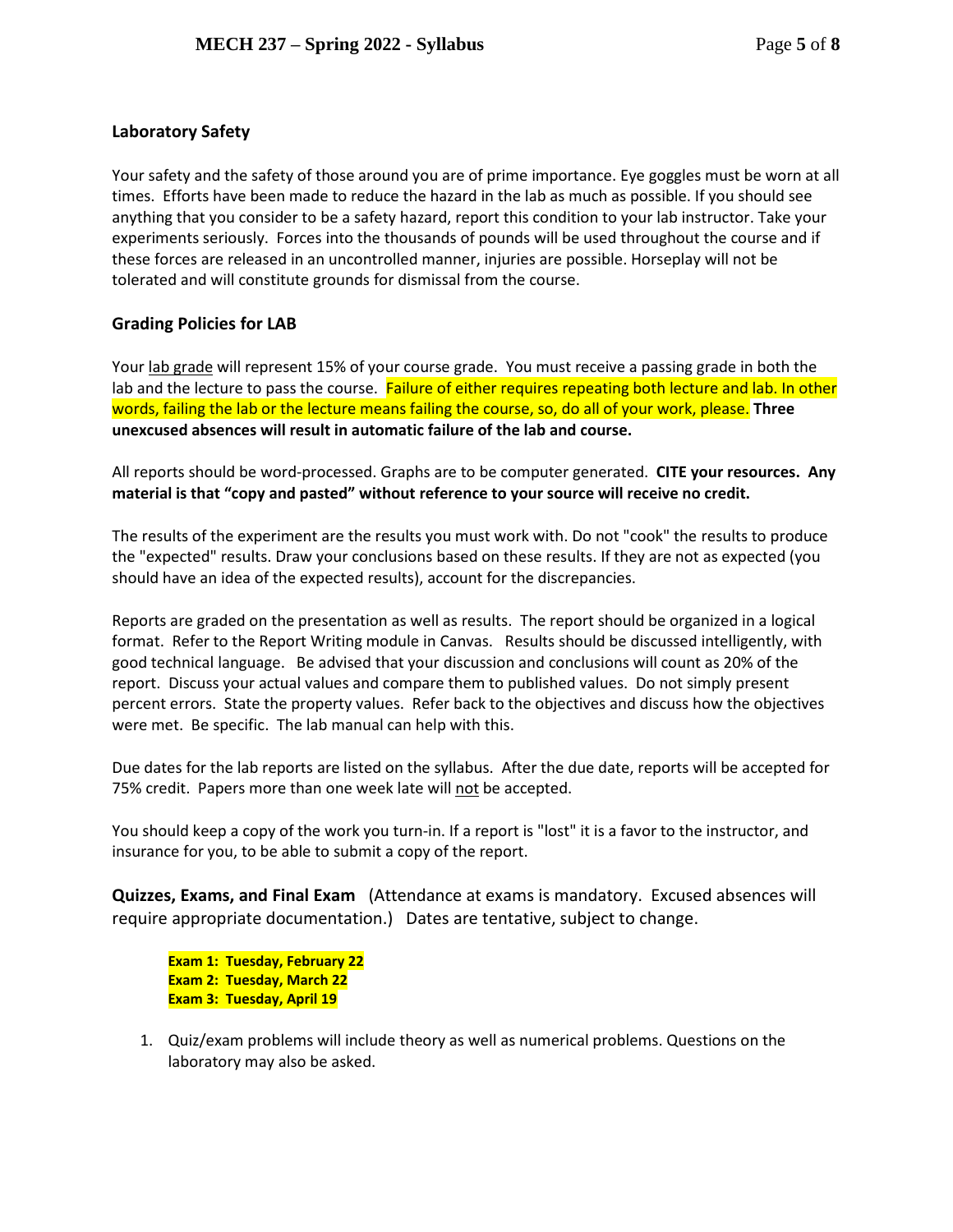- 2. All quizzes, exams and final exam are closed book. Only the FE Handbook may be used as a resource BUT no additional notes may be written in the handbook. Or resources will be provided.
- 3. The format of the solution must include assumptions and the solution or answer clearly shown.
- 4. The solution must illustrate the understanding of the material. Correct numerical solutions alone are insufficient for any credit.
- 5. If a problem starts with incorrect assumptions and formulations, it will receive no credit.
- 6. All answers must be accompanied by the appropriate and correct units.
- 7. Quizzes, exams and the final are to be taken with a fully charged calculator. Calculators may not be borrowed during the quizzes.
- 8. The grade of "I" (incomplete) will not be given for unsatisfactory academic performance.
- 9. No mid-term warning notice will be given. Maintain your own records of grades.
- 10. Students cannot leave the classroom during quizzes or exam.
- 11. There is a possibility that quizzes or exams may be online using the Lockdown Browser.
- 12. Cell phones (and other electronic devices) must be OFF and put away during exams.

### **Homework**

- 1. Homework sets are due weekly and uploaded to the Canvas website.
- 2. Homework must be submitted in sets, arranged in order as in course outline.
- 3. The homework must be written on quadrille  $8\frac{1}{2}$  x 11 engineering pad or equivalent. Use 5square per inch National Computation pad paper (sold at the NJIT Bookstore or any office supply store). The proper form consists of doing the problems on one side of the pad paper.
- 4. On the top of each page, in the space provided, PRINT your name, course and **section. Put the problem number in the upper right corner.** Write on ONLY the front side of the paper.
- 5. All problems must have a F.B.D. or some figure to describe the problem.
- 6. For remote submission, scan and upload to the module provided on the Canvas site.
- 7. NO LATE Homework will be accepted. NO credit for work copied from a solution source.

*Students are expected to properly maintain their registration status. If your name does not appear on the final grade sheet, it is not possible to assign you a grade and it will be necessary for you to repeat the course.*

| <b>GRADING</b>                    | <b>GRADE RANGE</b> | GRADE |
|-----------------------------------|--------------------|-------|
| Quizzes / Exams  50%              | $100 - 88$         | A     |
| Final Exam  25%                   | $87 - 82$          | $B+$  |
| Laboratory  15%                   | $81 - 76$          | B     |
| Homework  10%                     | $75 - 70$          | C+    |
|                                   | $69 - 65$          | C.    |
| *NOTE: There is no grade of D for | $64 - 60$          | n*    |
| CE students.                      | 59 and below       |       |

Students will be consulted for any substantial changes to the course outline. Changes will be discussed and announced in advance.

Prepared by Milano, 8/25/14, 1/8/15, 1/16, 1/17, 8/17, 1/18, 8/18, 1/19, 8/19, 1/20, 8/20, 7/21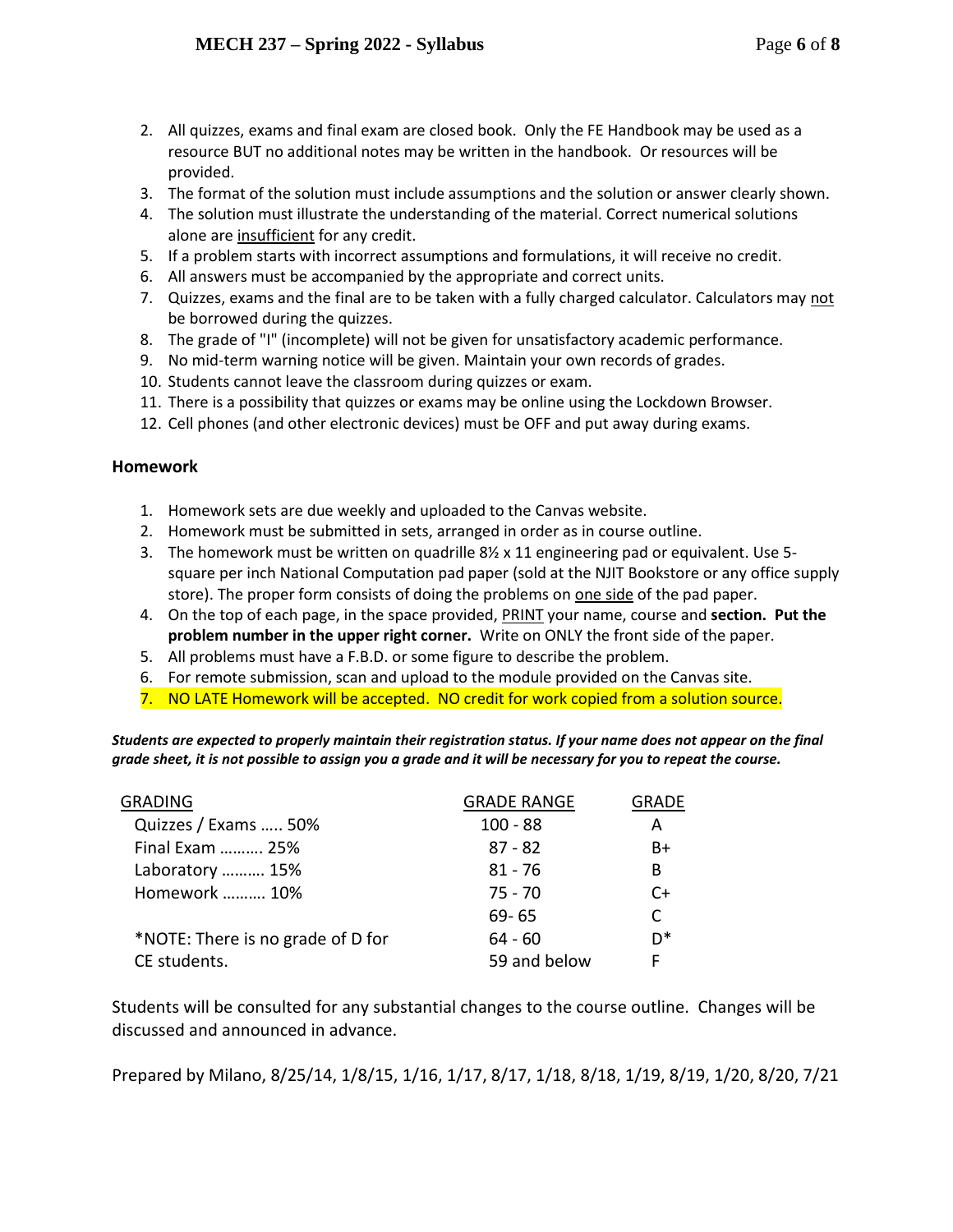### **Outcomes Course Matrix MECH 237 Strength of Materials**

| <b>Strategies, Actions</b><br>and Assignments                                                                                                                  | <b>ABET Student</b><br><b>Outcomes</b><br>$(1-7)$ | Program<br><b>Educational</b><br><b>Objectives</b> | <b>Assessment</b><br><b>Measures</b>                            |  |  |  |  |
|----------------------------------------------------------------------------------------------------------------------------------------------------------------|---------------------------------------------------|----------------------------------------------------|-----------------------------------------------------------------|--|--|--|--|
| Student Learning Outcome 1: Identify and calculate the state of stresses and strains in engineering<br>components as a result of different loading conditions. |                                                   |                                                    |                                                                 |  |  |  |  |
| Introduce the concept of determining stresses and<br>strains from the member forces.                                                                           | $\mathbf{1}$                                      | $\mathbf{1}$                                       | Weekly homework<br>and quizzes.                                 |  |  |  |  |
| Provide the principles of normal and shearing stresses<br>and how to determine the principal stresses.                                                         | 1                                                 | 1, 2                                               | Weekly homework<br>and quizzes.                                 |  |  |  |  |
| Student Learning Outcome 2: Analyze structural members under axial loads, bending, shear, and torsion.                                                         |                                                   |                                                    |                                                                 |  |  |  |  |
| Provide the basic concepts and effects of axial loads,<br>bending, shear, and torsion on structural components.                                                | 1                                                 | $\mathbf{1}$                                       | Weekly homework,<br>quizzes and lab<br>experiments.             |  |  |  |  |
| Introduce the methods used to solve determinate and<br>indeterminate problems. Compare analytical work<br>with results from MD Solids software program.        | 1                                                 | 1,6                                                | Weekly homework,<br>quizzes and review of<br>assigned problems. |  |  |  |  |
| Student Learning Outcome 3: Identify the behavior of various engineering materials, their performance<br>under loads, and design needs.                        |                                                   |                                                    |                                                                 |  |  |  |  |
| Introduce a state of the art analysis with Instron<br>testing apparatus.                                                                                       | 1, 7                                              | 1, 2, 6                                            | Homework and lab<br>experiments.                                |  |  |  |  |

#### **CEE Mission, Program Educational Objectives and Student Outcomes**

The mission of the Department of Civil and Environmental Engineering is:

- to educate a diverse student body to be employed in the engineering profession
- to encourage research and scholarship among our faculty and students
- to promote service to the engineering profession and society

Our program educational objectives are reflected in the achievements of our recent alumni:

1 – Engineering Practice: Alumni will successfully engage in the practice of civil engineering within industry, government, and private practice, working toward sustainable solutions in a wide array of technical specialties including construction, environmental, geotechnical, structural, transportation, and water resources.

2 – Professional Growth: Alumni will advance their skills through professional growth and development activities such as graduate study in engineering, research and development, professional registration and continuing education; some graduates will transition into other professional fields such as business and law through further education.

3 - Service: Alumni will perform service to society and the engineering profession through membership and participation in professional societies, government, educational institutions, civic organizations, charitable giving and other humanitarian endeavors.